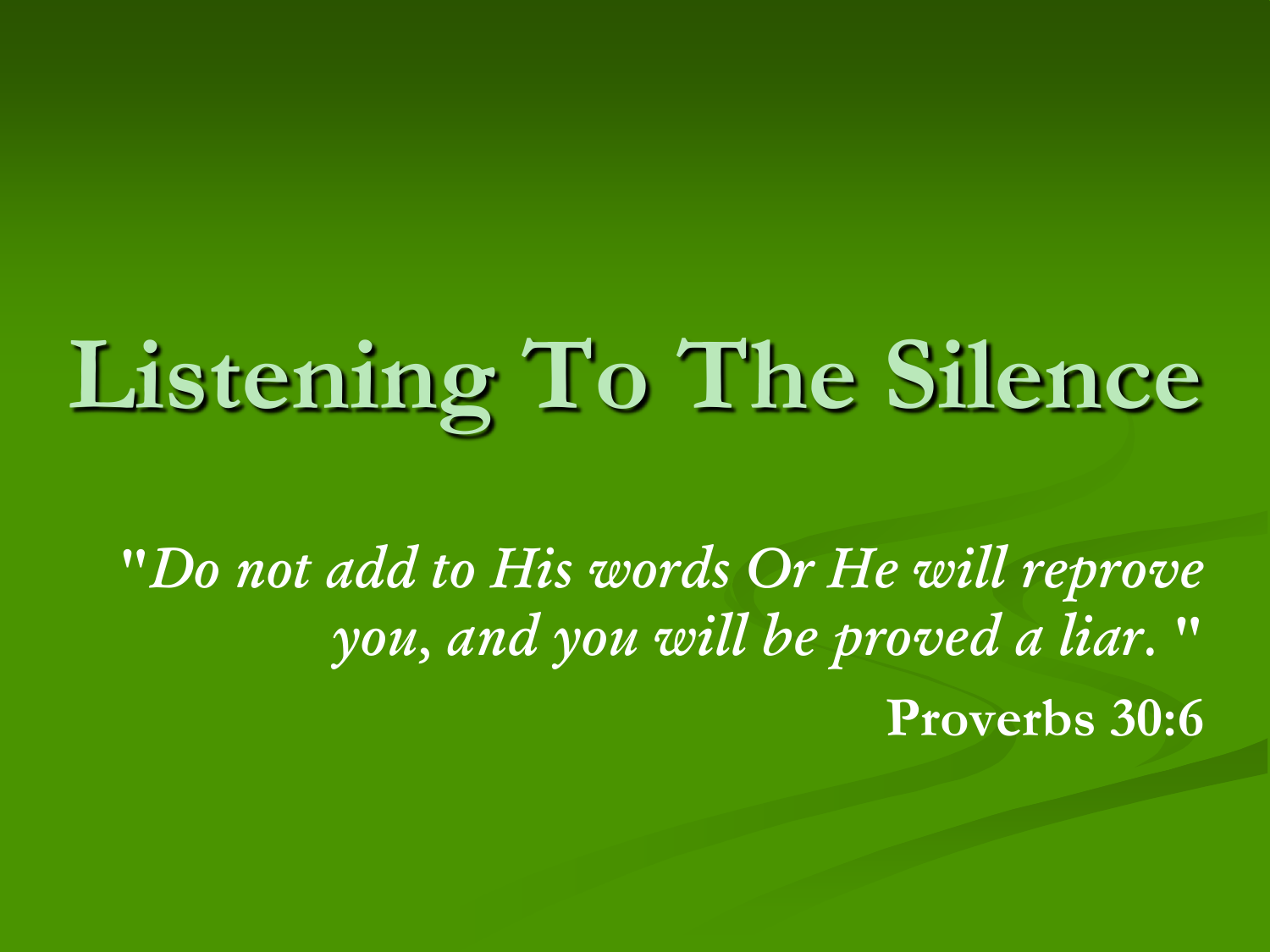#### **What Does The Silence Mean?**

- **"Where does the Bible say I can't do that?"** ■ Does God have to explicitly prohibit something?
	- **Is the Bible a rule book that we look up to find out if something is prohibited and if not then go ahead?**
	- **Does God prohibit things by implication? Such as when the scripture says to Love God, does that imply that we must not – not love God?**
- **"Where does the Bible tell me to do that?" Should we do only those things explicitly commanded by God?**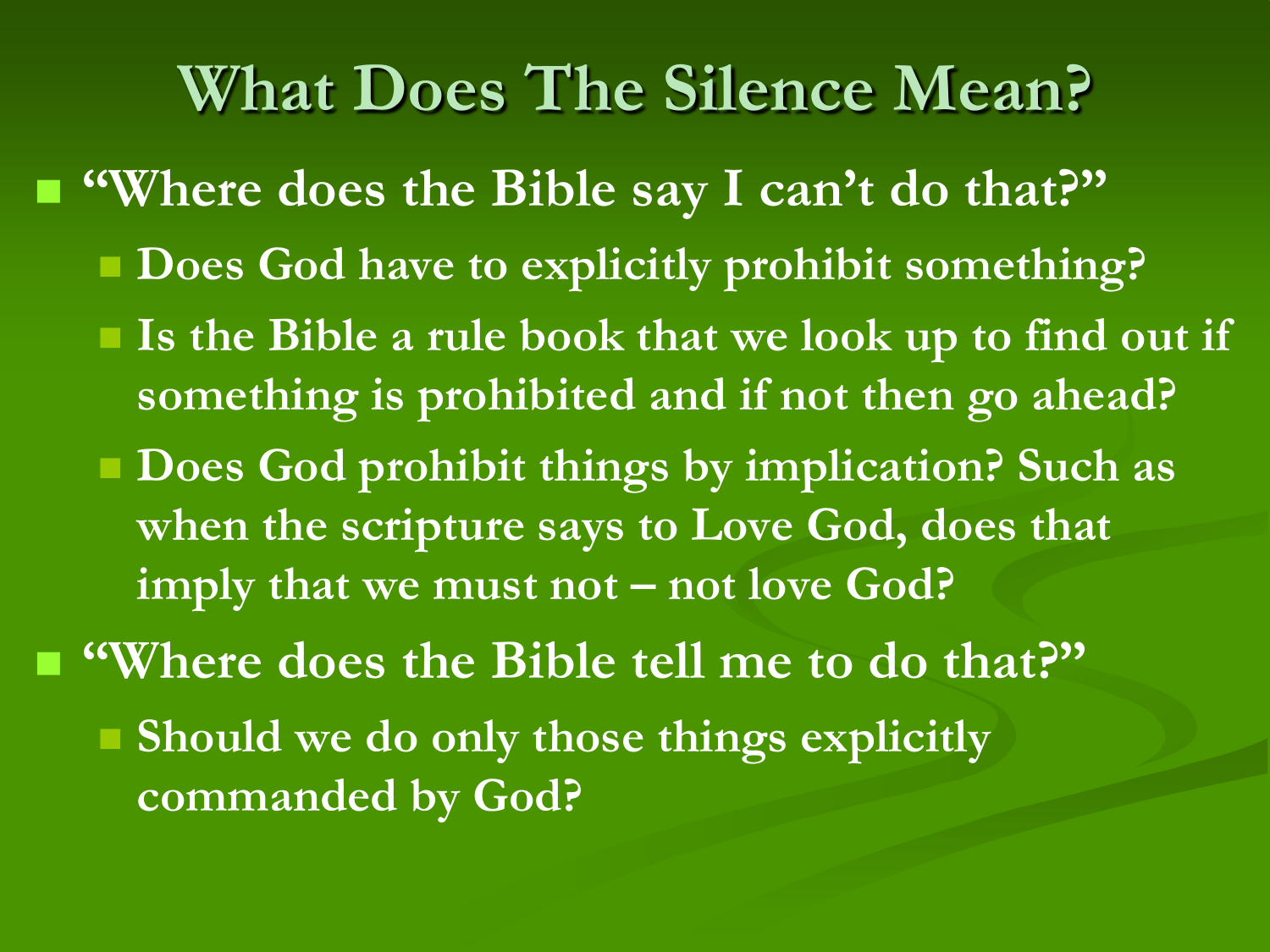## **Training To Be Like Christ**

- The New Covenant in Christ attempts to train us to live **like Jesus. That is why a law written for a nation half a world away and 3500 yrs ago can still train us.**
	- **Galatians 2:20 "***"I have been crucified with Christ; and it is no longer I who live, but Christ lives in me; …***"**
	- **Hebrews 5:12 "***But solid food is for the mature, who because of practice have their senses trained to discern good and evil.***"**
	- **2Timothy 3:17 "***so that the man of God may be adequate, equipped for every good work.***"**
	- **Luke 6:40 "***"A pupil is not above his teacher; but everyone, after he has been fully trained, will be like his teacher.* **"**
	- **1 Peter 2:21 "***For you have been called for this purpose, since Christ also suffered for you, leaving you an example for you to follow in His steps,* **"**
	- **Ephesians 2:10 "***For we are His workmanship, created in Christ Jesus for good works, which God prepared beforehand so that we would walk in them.* **"**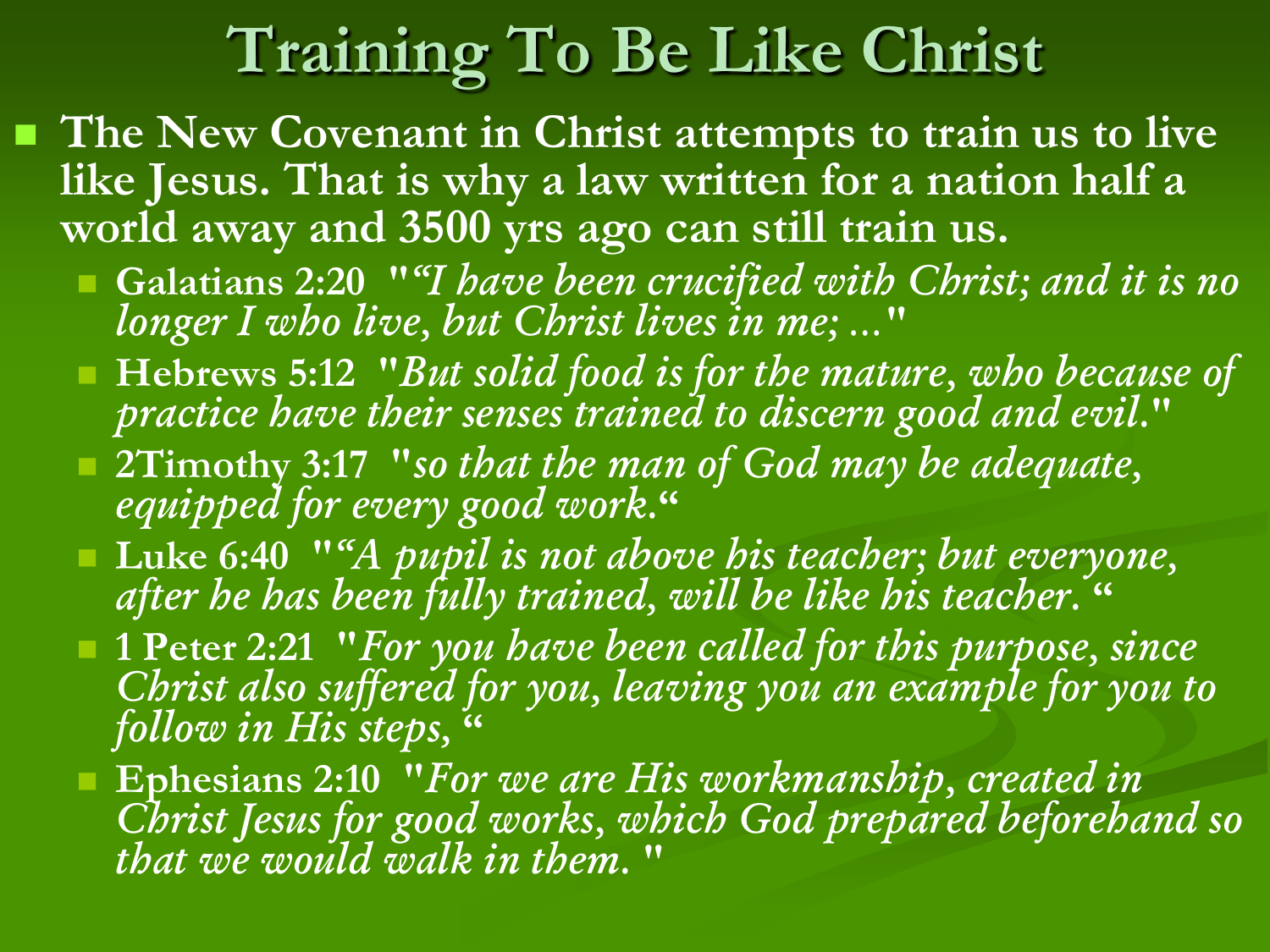### **Do All In His Name**

■ Colossians 3:17 "*Whatever you do in word or deed, do all in the name of the Lord Jesus, giving thanks through Him to God the Father.***"** ■ Matthew 7:21-23 ~ Just because someone says **its in His name doesn't make it in His name. 1 Cor 2:12-16 ~ Knowing the mind of Christ. 1 Cor 4:6 ~ "***Now these things, brethren, I have figuratively applied to myself and Apollos for your sakes, so that in us you may learn not to exceed what is written, …*  **"**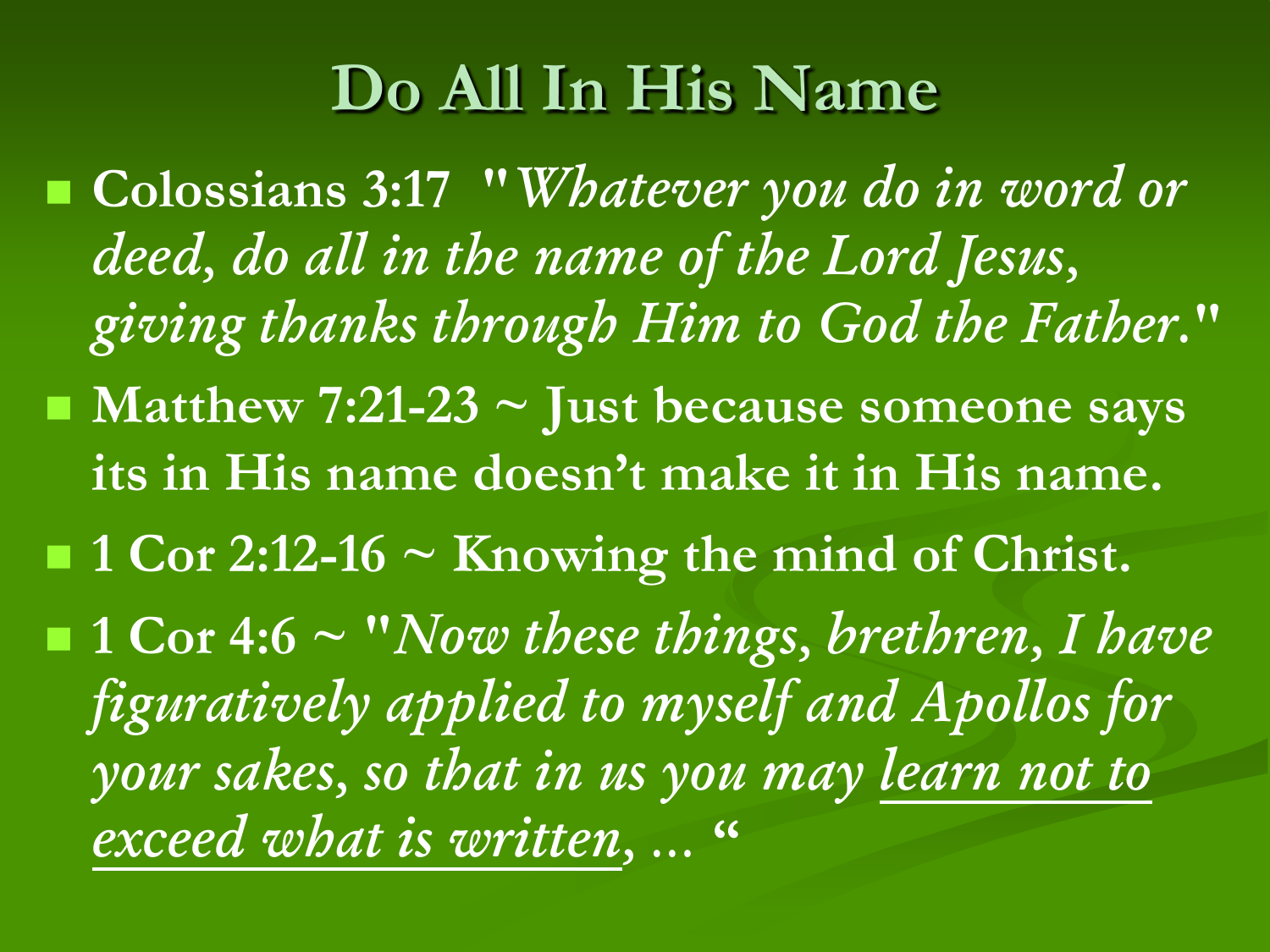**Exceeding What is Written Moses does not obey ~ Numbers 20:7-12** ■ **Ex 17:6** ~ **Moses did the same thing before. Nadab & Abihu ~ Lev 10:1-2 Judah not priests ~ Num 8:5-15, Heb 7:14, 8:4** ■ Teaching to keep the law ~ Acts 15:5, 24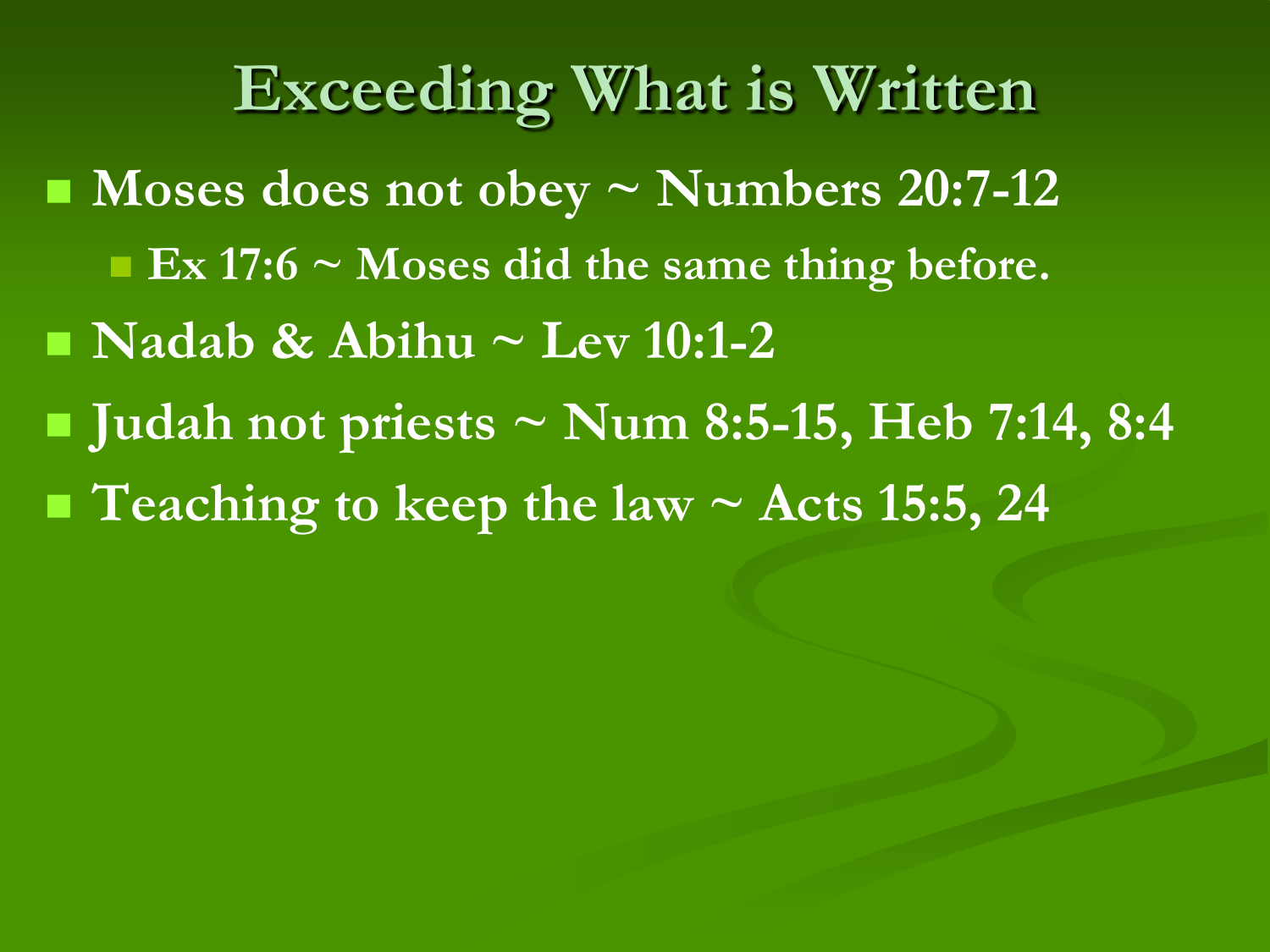#### **What is Commanded & What is Not**

 **Noah & Ark ~ Gen 6:14 "***"Make for yourself an ark of gopher wood; you shall make the ark with rooms, and shall cover it inside and out with pitch.* **"**

- When God specified the type of wood, He **eliminated by implication all other kinds.**
- **When He specified the dimensions he eliminated other sizes.**
- **What was not specified (that we know of) to Noah was how to gather (carts, animals, saws, axes), when to gather, etc.**
- **It was left up to Noah to discern when and how to do what God told him.**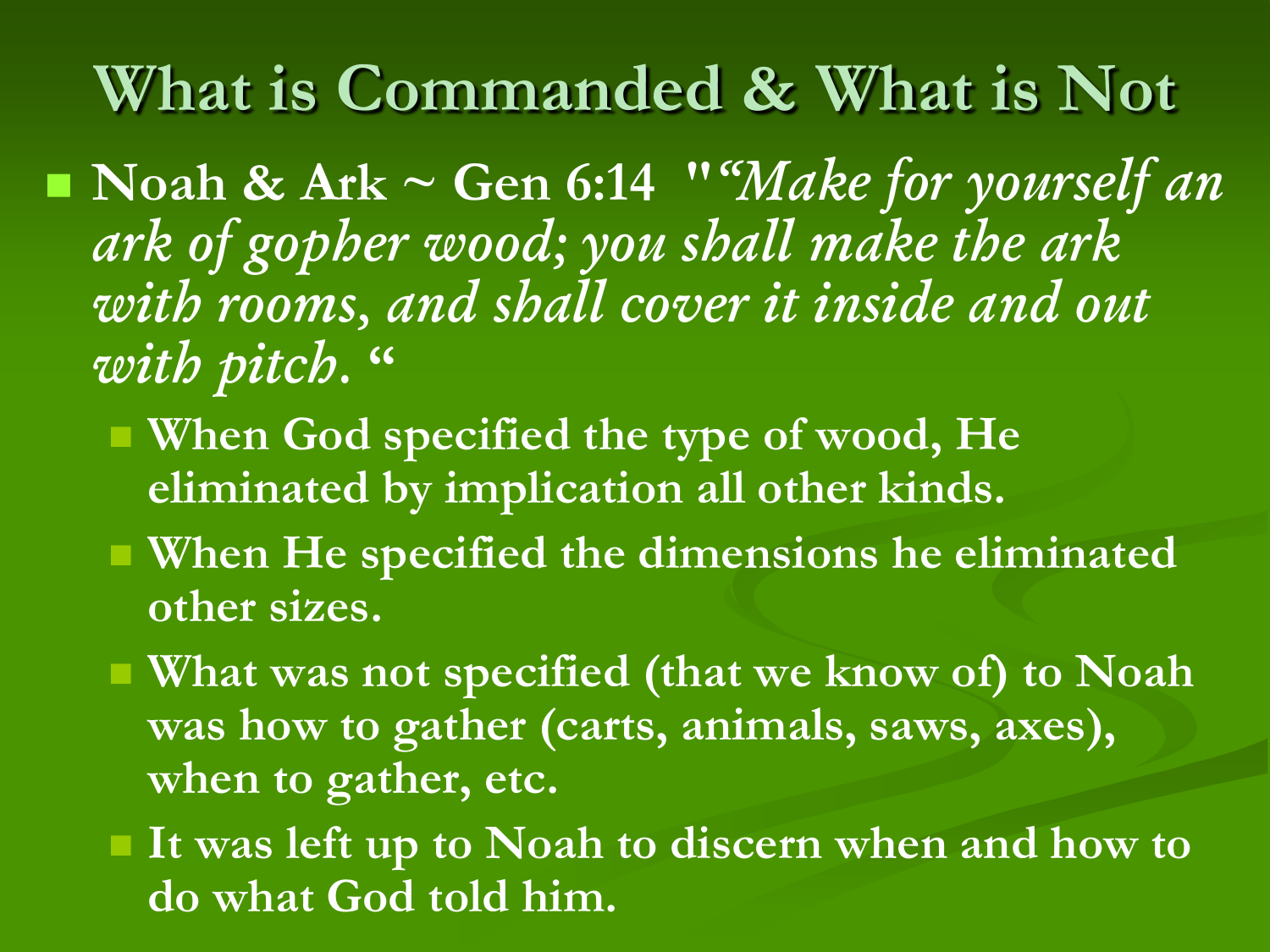#### **Where Does Liberty Fit?**

#### **Christians Have Liberty**

**From Bondage & Oppression**

- **Luke 4:18 "***"The Spirit of the Lord is upon Me, Because He has anointed Me To preach the gospel to the poor; He has sent Me to heal the brokenhearted, To proclaim liberty to the captives And recovery of sight to the blind, To set at liberty those who are oppressed;* **"**
- **Gal 5:1 "** *Stand fast therefore in the liberty by which Christ has made us free, and do not be entangled again with a yoke of bondage.***"**

#### **Liberty Is Taught By The Word of God**

- **James 1:25 "***But he who looks into the perfect law of liberty and continues in it, and is not a forgetful hearer but a doer of the work, this one will be blessed in what he does.***"**
- **Gal 5:13 "***For you, brethren, have been called to liberty; only do not use liberty as an opportunity for the flesh, but through love serve one another.***"**

 **1 Peter 2:15-16 "***For this is the will of God, that by doing good you may put to silence the ignorance of foolish men— as free, yet not using liberty as a cloak for vice, but as bondservants of God.***"**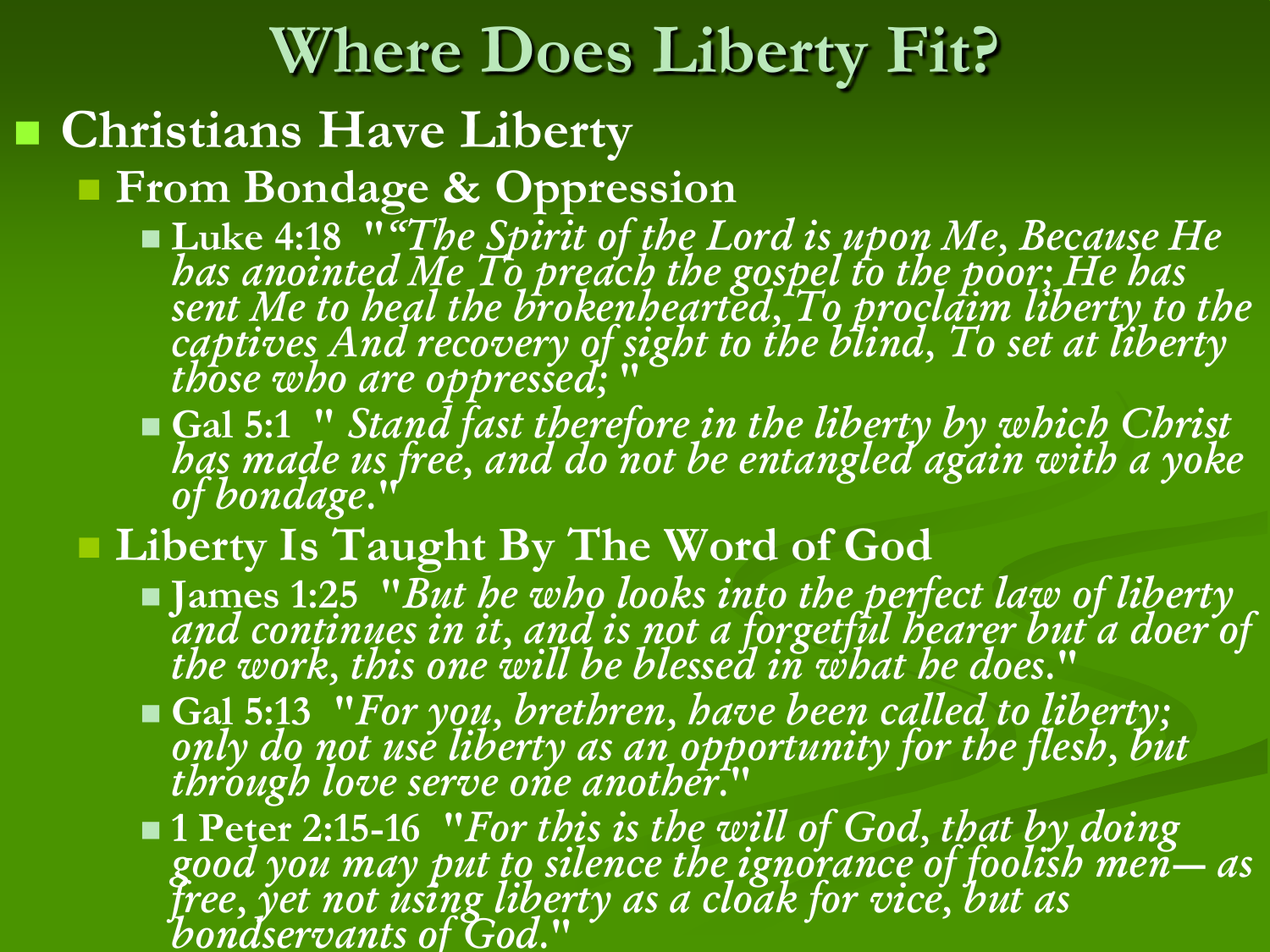**What Are The Silence Options? God's Specifics Exclude Everything Else Judah not priests - Levi is specified ~ Heb 7:14; 8:4** ■ **Not music - singing specified ~ Eph 5:19; Col 3:16** ■ There Is Liberty – general approval with no **exclusion or command against the specific Free to eat all food Romans 14:2-3; 1Timothy 4:3-5 Figure 1 Free to observe special days or Not Romans 14:5-6 Figure 1)** Free to Marry (with specific exceptions stated) **1Timothy 4:3; 1 Cor 7:8-9, 27-28; 7:11 (exception given)**